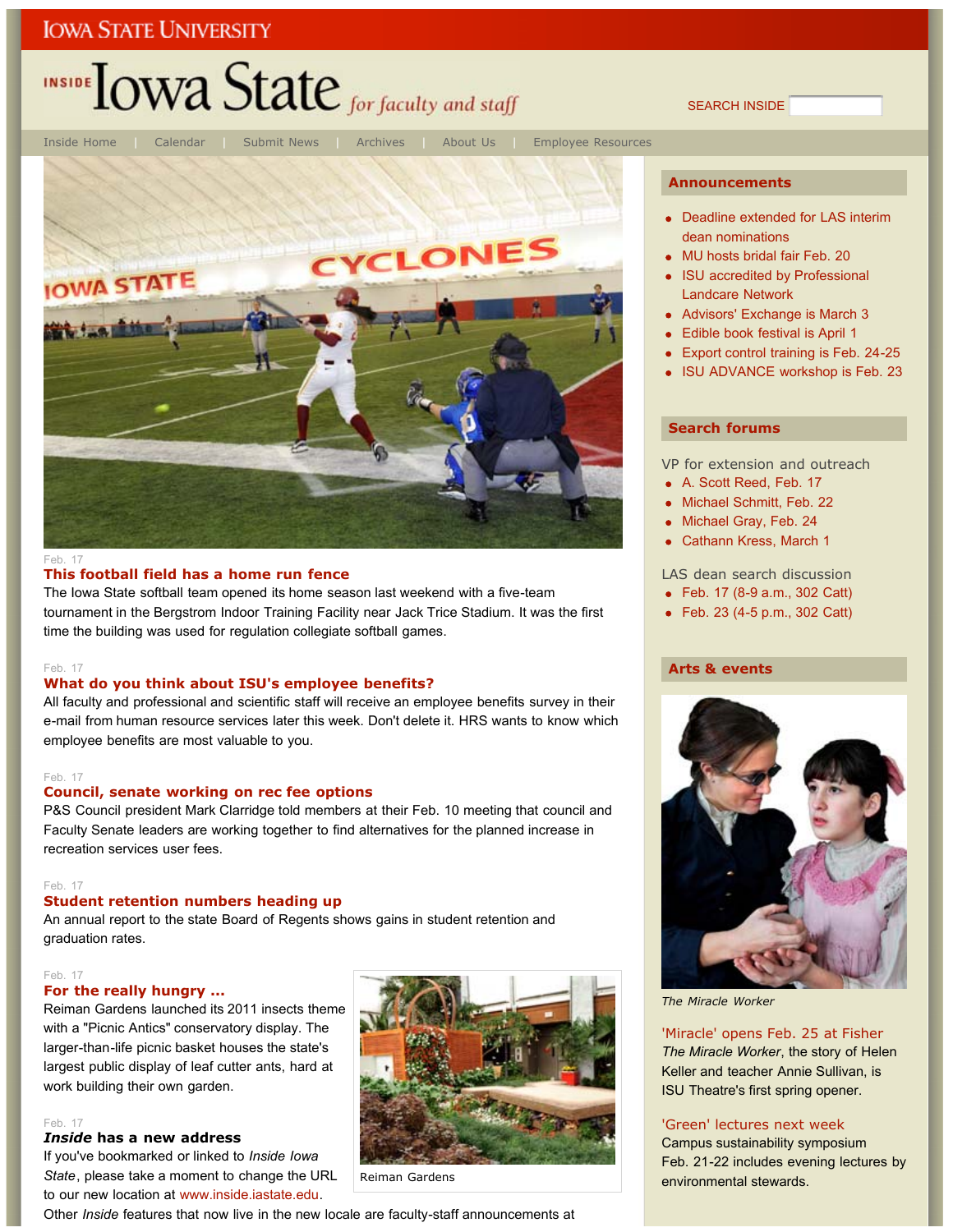www.inside.iastate.edu/announce/fs.php and honors at www.inside.iastate.edu/honors/honors.php.

Published by University Relations, inside@iastate.edu, (515) 294-7958, Ames, Iowa 50011. Copyright © 1995-2011, Iowa State University of Science and Technology. All rights reserved.

### **Honors & awards**

John Downing

### **Around campus**

- Better batteries soon may be a reality, thanks to ISU researcher
- Student wins free room and board for the year

#### **Inside tools**

Print this edition (PDF) RSS | Twitter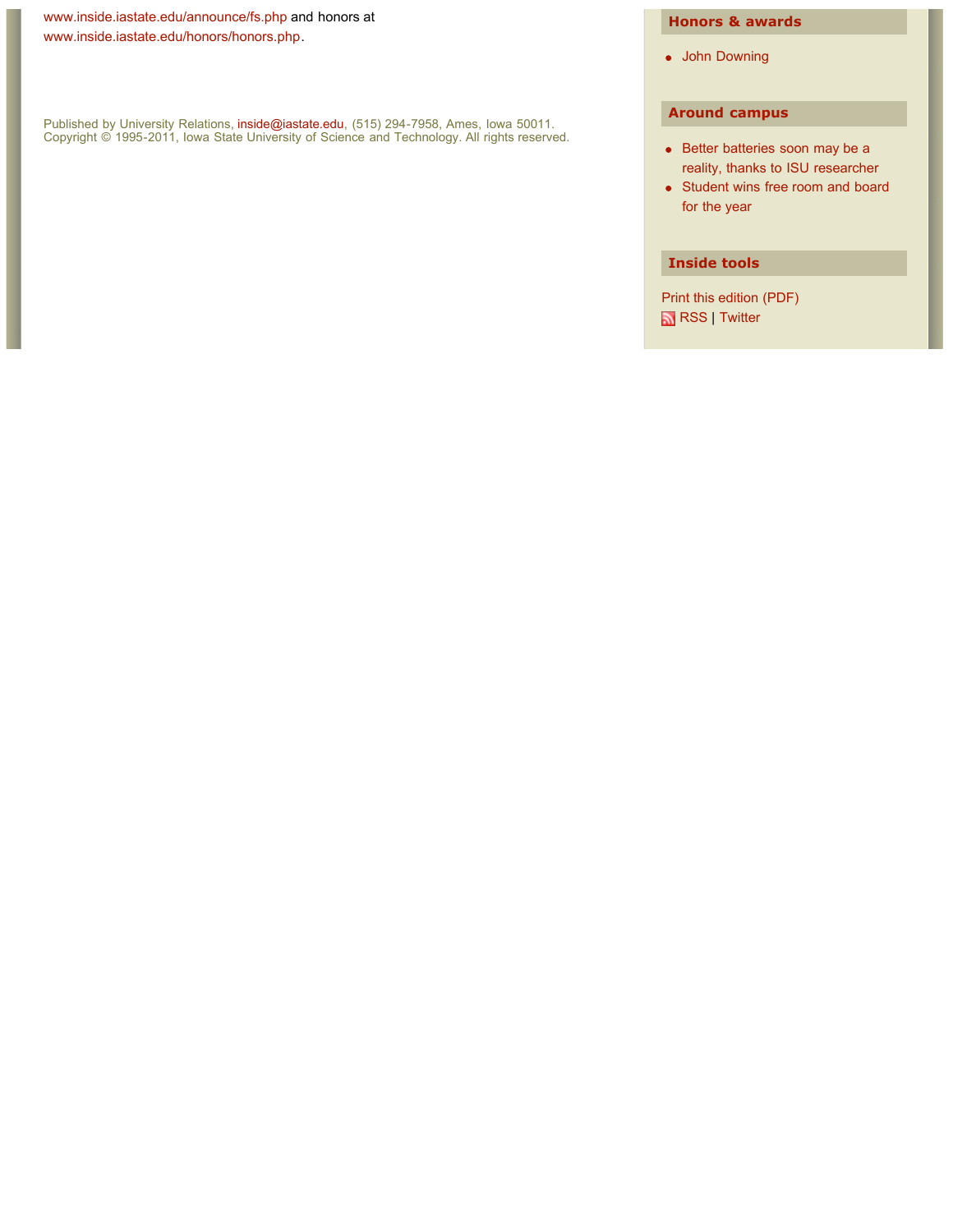# INSIDE **IOWA State** for faculty and staff

SEARCH INSIDE

Feb. 17, 2011

 $\mathbb{M}$  $\blacksquare$  $\leq$ 



## **This football field has a home run fence**

The Iowa State softball team is off to a 5-1 start following the Cyclone Indoor Invitational at the Bergstrom Facility Feb. 11-13. Teams from Creighton, Valparaiso, South Dakota State and Western Illinois joined the Cyclones for this frost-free event. (Pictured) Sophomore Tori Torrescano hits a shot toward third base in the Cyclones' 7-0 win over Creighton Friday afternoon. The Cyclones will compete in an (outdoor) tournament in San Marcos, Texas, this weekend. *Photo by Bob Elbert*.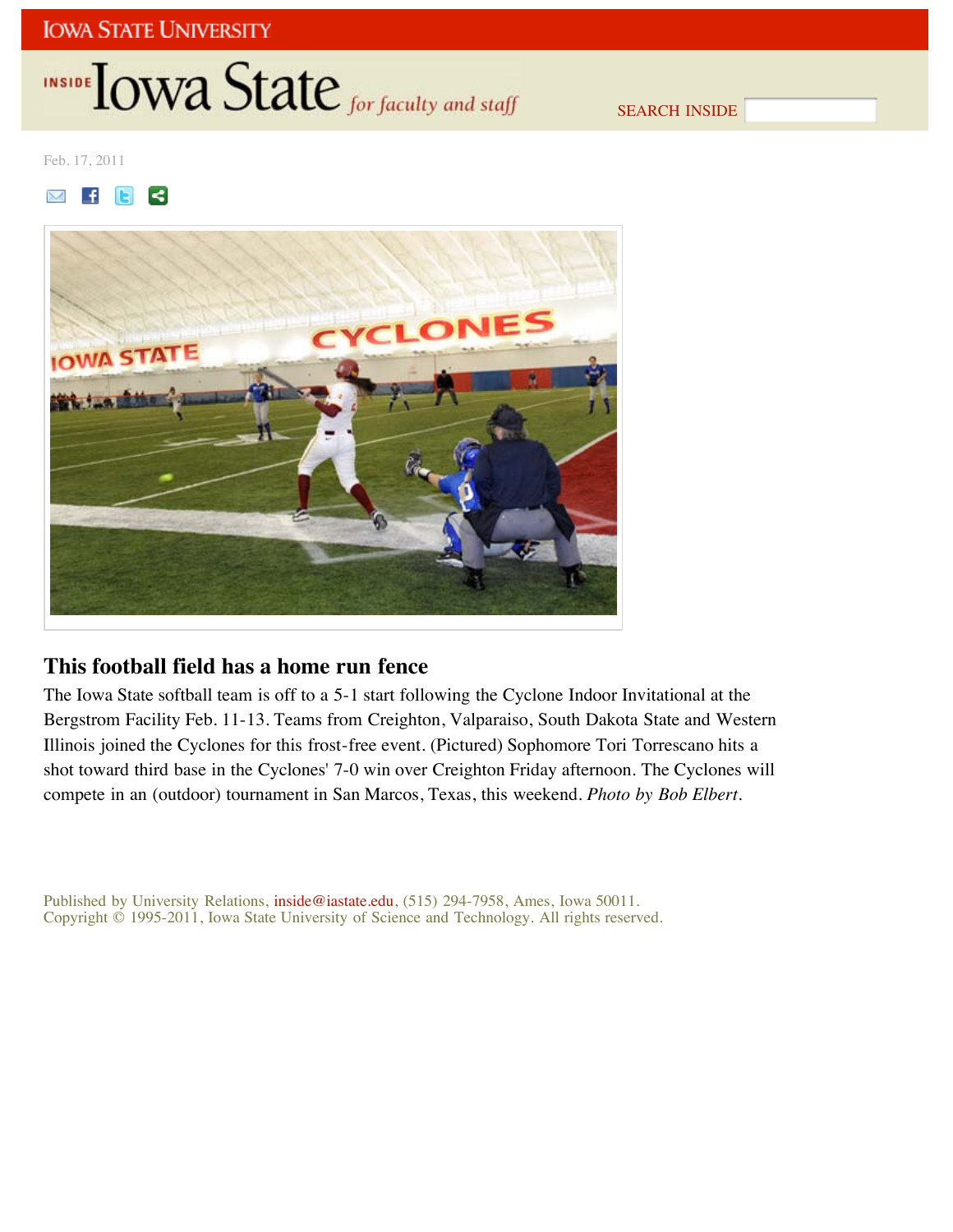# INSIDE **IOWA State** for faculty and staff

SEARCH INSIDE

Feb. 17, 2011



## **Employee benefits survey: Coming soon to an inbox near you**

by Paula Van Brocklin

What do you think of Iowa State's health care benefits? Are you pleased with them? Which ones do you find most valuable? How well do you understand your retirement options?

Iowa State wants to know what faculty and professional and scientific employees think about the university's health care benefits. To accomplish that task, human resource services (HRS), with assistance from the Research Institute for Studies in Education (RISE), will send a survey to all faculty and P&S employees via e-mail within the next few days. Merit employees are not included in the survey because their benefits are part of the State of Iowa collective bargaining plan.

### **Why now?**

HRS currently has no data on what employees think of the university's benefits; this survey should help fill that gap.

HRS's goal for the survey is two-fold: to discover how much employees know about their benefits (what retirement investment options are available, for example), and to understand which benefits are most important to employees.

"Then, we can work closely with administrators and let them know what's most important to employees so that we can allocate funds to those resources," said Mike Otis, associate director of HRS.

## **Types of questions**

Some of the topics included in the anonymous survey include:

- Knowledge of benefit terms
- Knowledge of ISU's benefits
- Importance of ISU's retirement and health care benefits
- Benefit preferences (by ranking)
- Options to control benefit costs

Employees also will have a chance to provide written comments. The survey should take about 15 minutes and employees will have two weeks to submit it.

### **Survey results**

Preliminary data from the survey will be available in early March. HRS will work with RISE to compile more detailed results throughout the spring, with final results by May.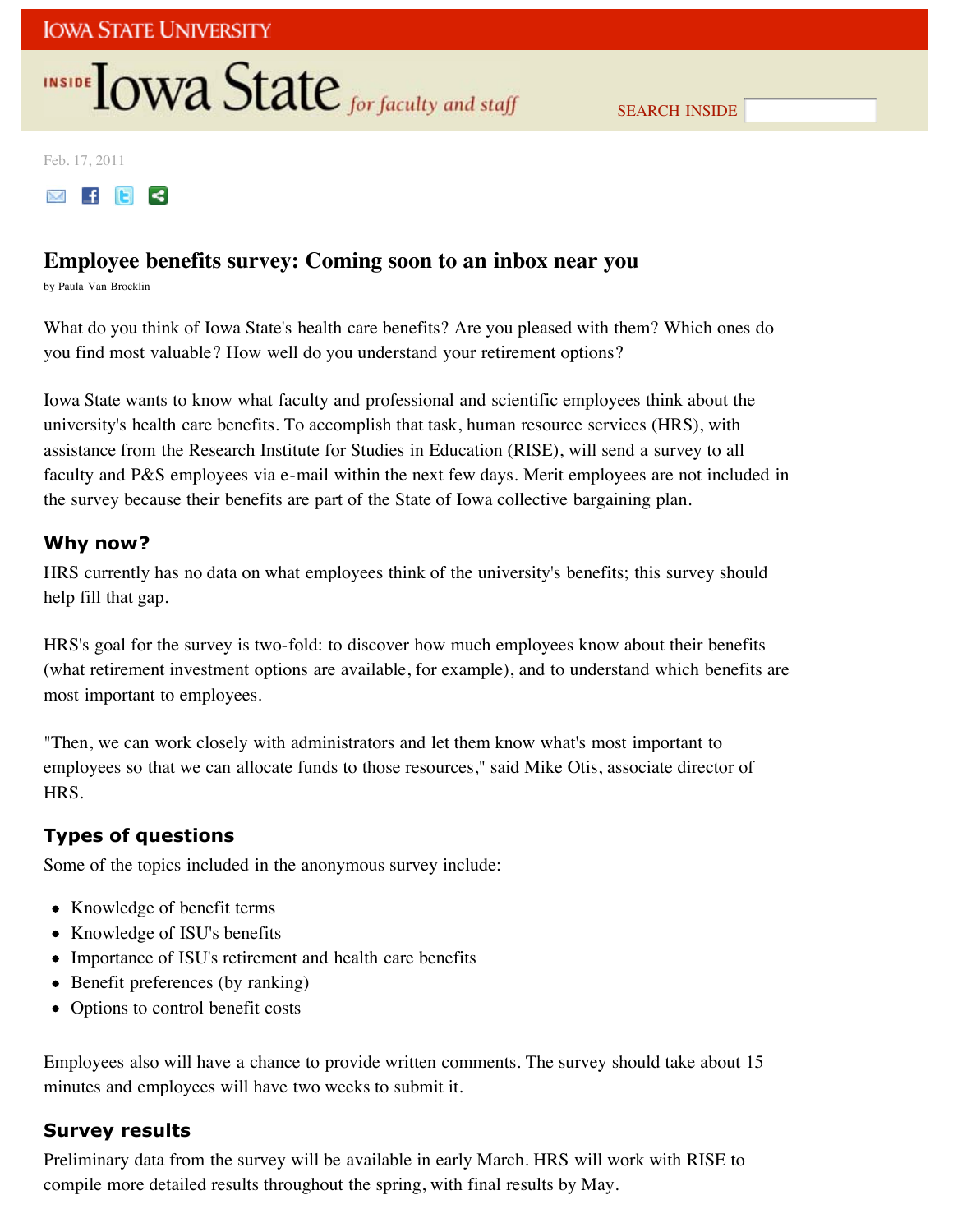"We will use the feedback to guide discussions for 2012 benefits," Otis said.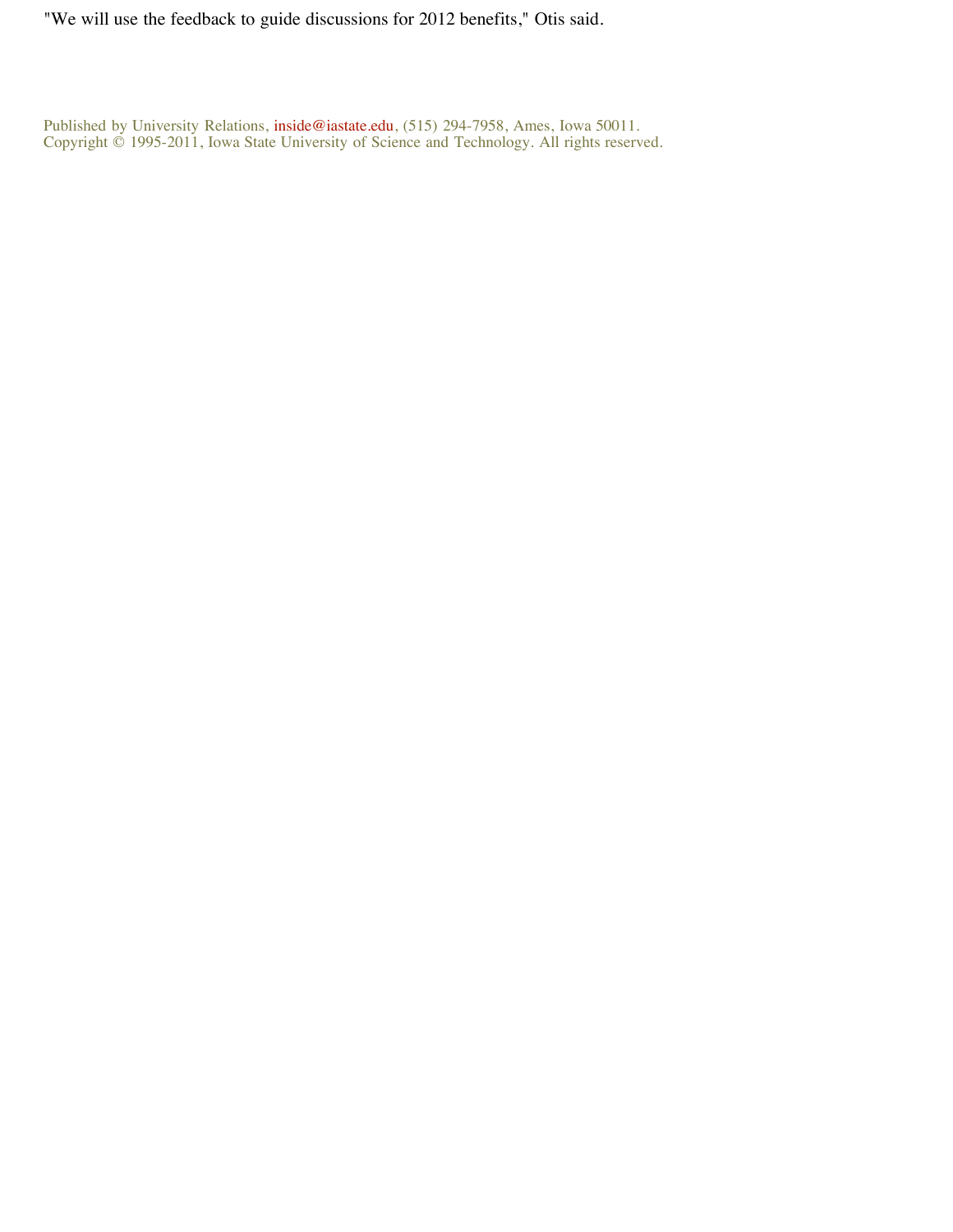# **INSIDE TOWA State** for faculty and staff

SEARCH INSIDE

Feb. 17, 2011



## **Council, senate working on rec fee options**

by Erin Rosacker

In an update on the status of recreation services user fees at the Feb. 10 Professional and Scientific Council meeting, president Mark Clarridge said council and Faculty Senate leaders are working together to find other options for a planned increase in rates.

"We see this as a benefit to the university as a staff or faculty member," Clarridge said. "When we lose something like that and we're struggling to keep our benefits, it's kind of tough."

Last month, recreation services sent a letter to users outlining the new fee structure for use of the renovated and new rec facilities set to open in August. Administrators were invited to the Jan. 13 council meeting to field questions about the change.

"We want to work through the issues and find a good common ground so we can move forward," Clarridge said. "It's still open, there are still some options out there. It is a high priority, so we should see a resolution soon."

He said council and senate leaders may create an ad hoc committee to examine the recreation services budget.

### **Other business**

- Council members will vote next month on bylaw amendments that would tweak the timing of council elections.
- Dan Burden, program coordinator of international and special projects in ISU Extension's value added agriculture program, was voted president-elect for the 2011-12 year. He will assume his duties in July, when Ken Kerns, associate director of environmental health and safety, takes over as president.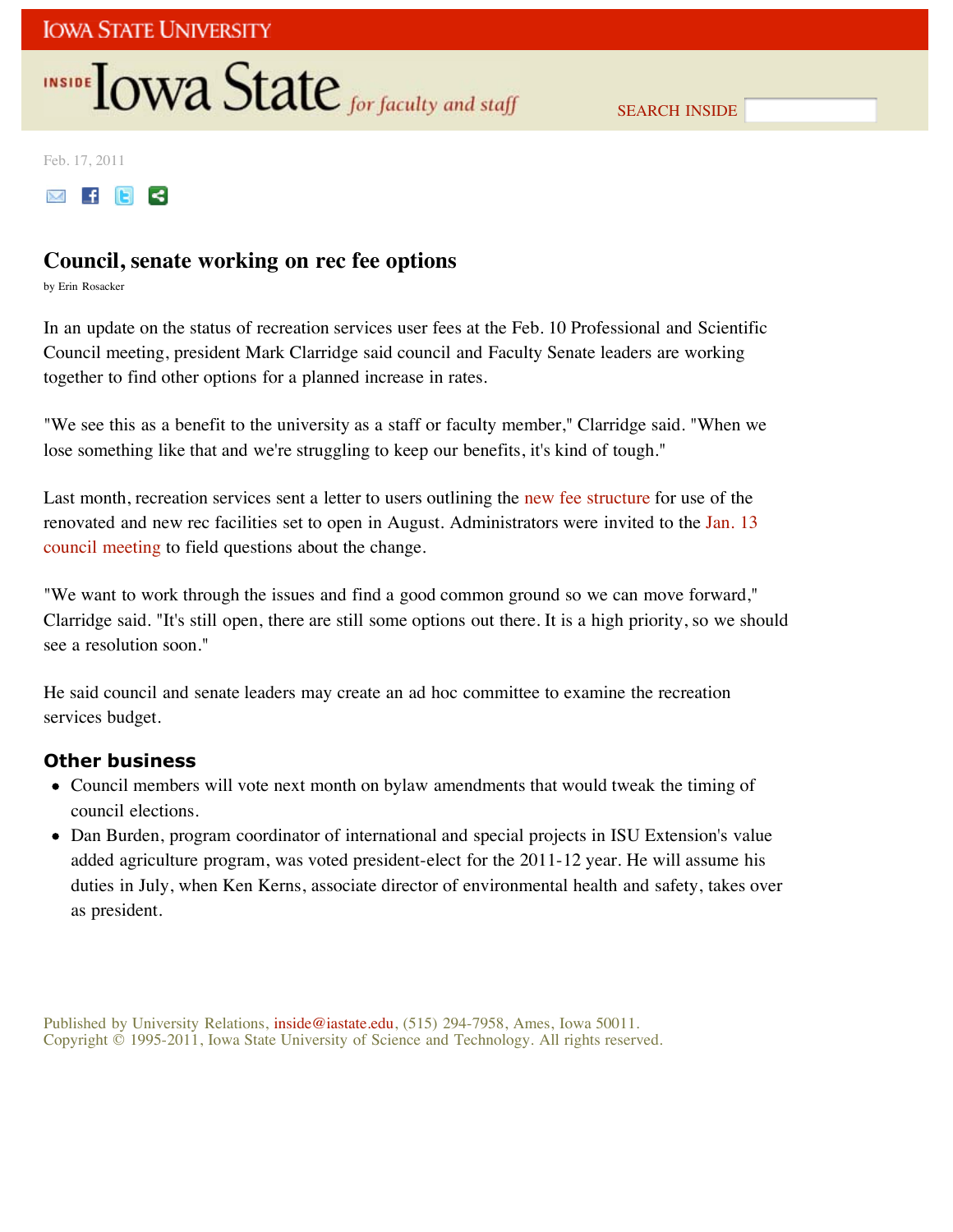# INSIDE **LOWA State** for faculty and staff

SEARCH INSIDE

Feb. 17, 2011



## **Student retention rates up in last two years**

by Anne Krapfl

Among the annual reports submitted to the state Board of Regents at its Feb. 3 meeting was an update on student retention and graduation rates. Among the highlights in Iowa State's piece of the report:

- The one-year retention rate for the freshman class of 2009 was 86.0 percent, an all-time high.
- Variables that impact one-year retention rates include high school rank, ACT score and firstsemester GPA. Racial/ethnic minorities return for a second year at a lower rate than non-minority students; for the fall class of 2009, the overall difference was 7.1 percentage points.

Below is a chart summarizing the success rates.

## **Retention and graduation rates: ISU freshman classes**

| Returned 2nd year |                  |            |                                    |          |                                      |          |        |
|-------------------|------------------|------------|------------------------------------|----------|--------------------------------------|----------|--------|
| Fall              | <b>ISU</b>       | <b>ISU</b> |                                    |          | Returned Graduated Graduated Average |          |        |
| class             | $\text{(all)}$   |            | $(LC)$ National* 3rd year within 4 |          |                                      | within 6 | yrs.   |
| of                |                  |            |                                    |          | yrs.                                 | yrs.     | to     |
|                   |                  |            |                                    |          |                                      |          | degree |
|                   | 2002 84.2% 89.9% |            | $72.6\%$                           | $75.7\%$ | 33.6%                                | 67.7%    | 4.58   |
|                   | 2003 84.7% 88.0% |            | 73.6%                              | 77.8%    | $35.3\%$                             | 69.3%    | 4.55   |
|                   | 2004 85.8% 90.0% |            | $72.7\%$                           | 78.0%    | $36.7\%$                             | 70.2%    | 4.54   |
|                   | 2005 83.4% 87.2% |            | 74.0%                              | 76.0%    | 33.3%                                |          |        |
|                   | 2006 84.9% 88.1% |            | 73.4%                              | $77.1\%$ | 38.6%                                |          |        |
|                   | 2007 83.5% 87.4% |            | $70.9\%$                           | 75.3%    |                                      |          |        |
|                   | 2008 84.0% 86.7% |            | 72.9%                              | 76.3%    |                                      |          |        |
|                   | 2009 86.0% 88.6% |            | 73.9%                              |          |                                      |          |        |

LC: ISU freshmen who participated in a learning community

\* Public 4-year universities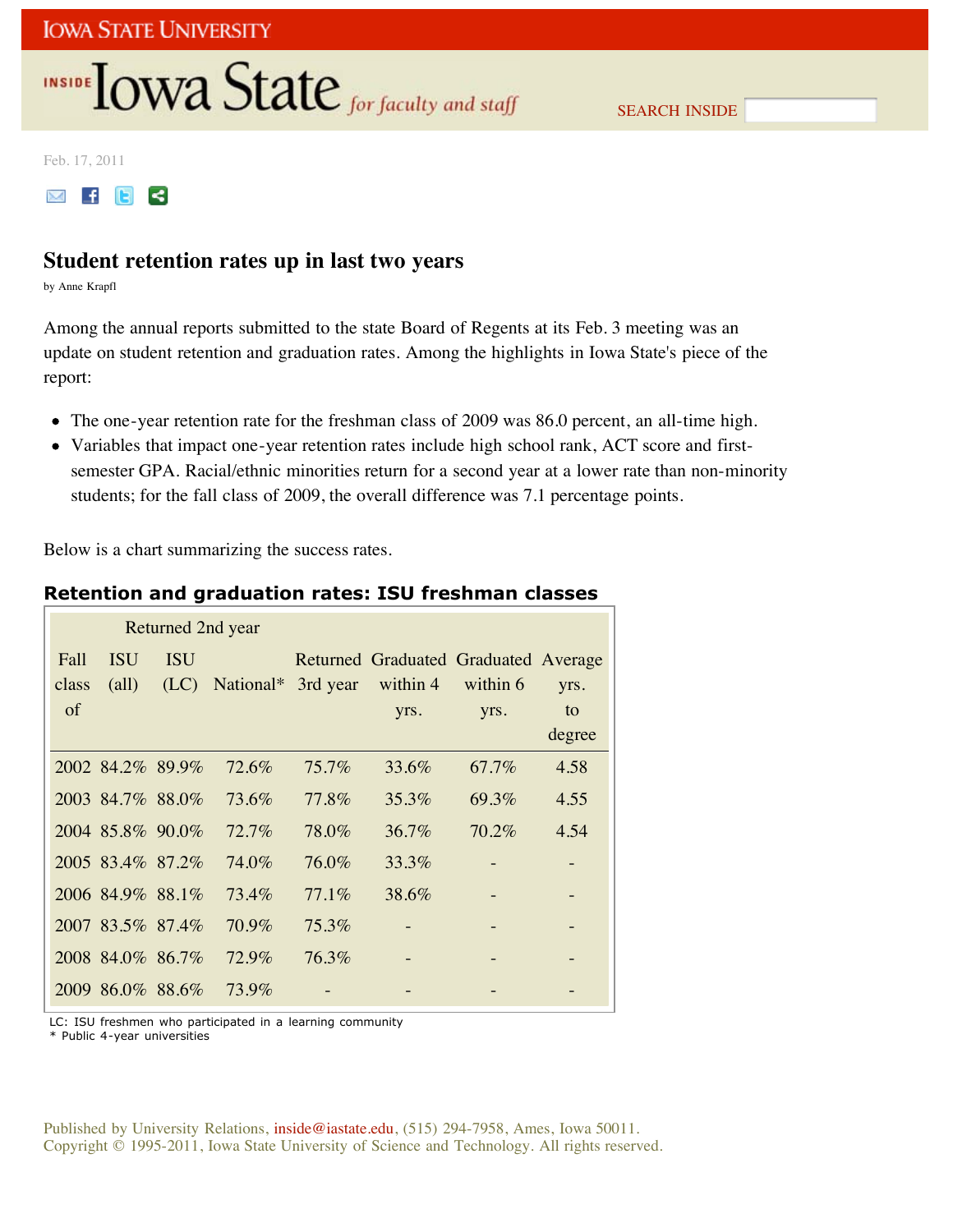# INSIDE **IOWA State** for faculty and staff

SEARCH INSIDE

Feb. 17, 2011

 $\mathbb{M}$  $\mathbf{f}$ **E**  $\leq$ 



## **For the really hungry . . .**

"Picnic Antics" in the conservatory at Reiman Gardens features an oversized lunch: peanut butter sandwich and (topiary) grapes and an apple. The picnic basket is home to the largest display of leaf cutter ants in Iowa; watch them hard at work. The exhibit is part of the gardens' insect theme for 2011. *Photo by Bob Elbert*.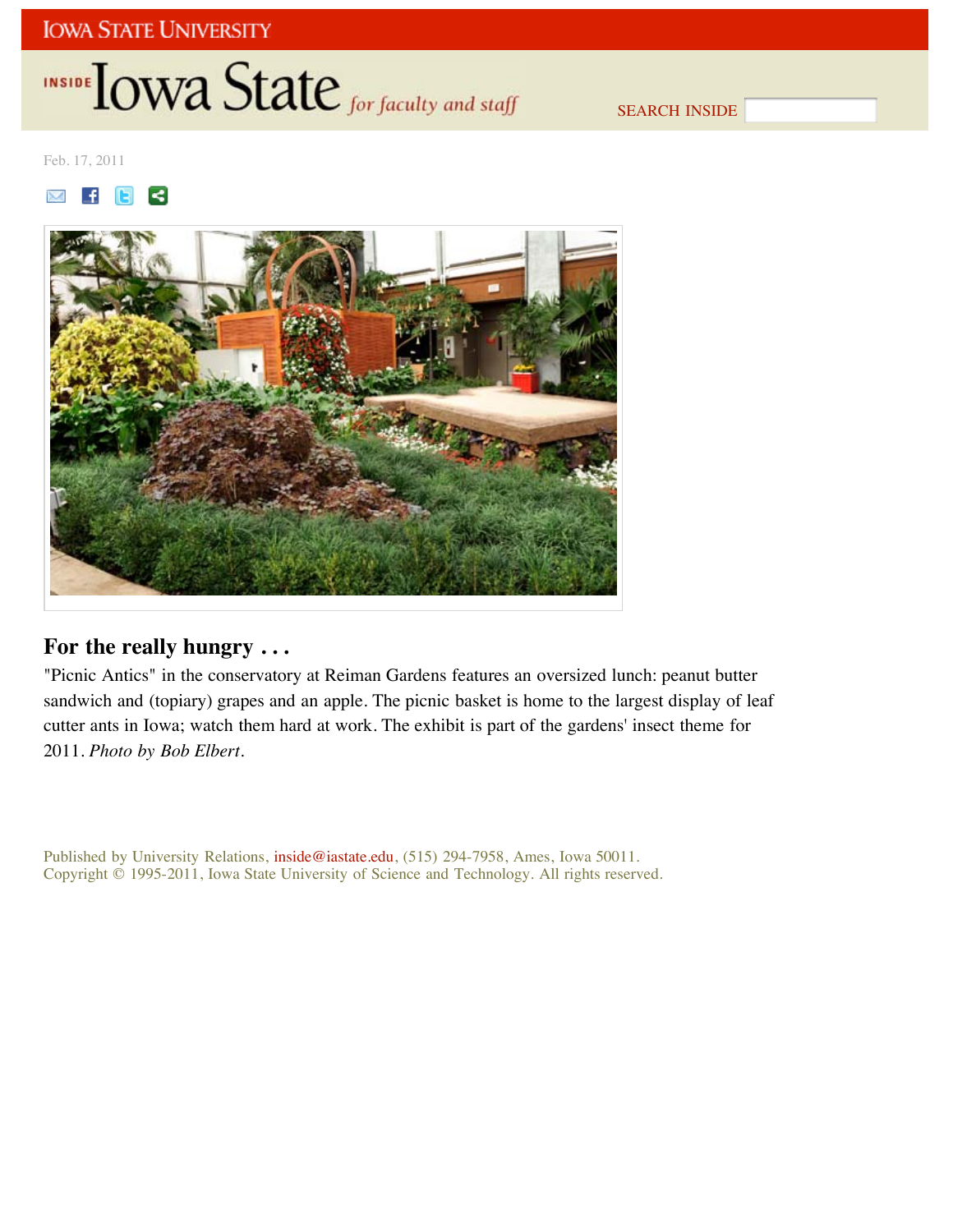# **INSIDE TOWA State** for faculty and staff

SEARCH INSIDE

Feb. 17, 2011



## **ISU Theatre brings emotional 'Miracle' to stage**

by Erin Rosacker

ISU Theatre's spring production schedule will open with a two-weekend run of *The Miracle Worker* at Fisher Theater, beginning Friday, Feb. 25.

The true story portrays the relationship between Helen Keller and her teacher, Annie Sullivan. Keller, who lost both her hearing and sight to illness as an infant, turned into a belligerent, undisciplined child in 1880s Alabama. At wits' end, her parents hired Sullivan as a teacher for their uncommunicative daughter. What follows is an emotional journey through anger, discovery and trust.

"Anybody who has been a parent, a teacher or tried to reach someone emotionally or intellectually unreachable knows something of the feeling of triumph when you finally are able to break through," said Jane Cox, professor and ISU Theatre program director. "When it finally happens, it's very moving."



*The Miracle Worker*'s emotional story of a teacher's breakthrough is based on the true experiences of Annie Sullivan (Vicky Stafford) and Helen Keller (Andie Newell). *Photo by Nancy Thompson*.

Senior Vicky Stafford portrays Annie Sullivan. Andie Newell, an eighth-grader at Ames Middle School (and daughter of ISU professor Jay Newell and ISU ombuds officer Elaine Newell), is cast as Helen Keller. Both actors learned sign language for their roles, and had to master the demands of scenes with intense physical conflicts during Keller's raging tantrums.

"Vicky and Andie have had a huge amount to learn," Cox said. "It's very physical in parts. They really go into it with full commitment, which you have to do."

Tickets for *The Miracle Worker* are \$15 (\$13 seniors, \$8 students), and available at the Iowa State Center ticket office or through Ticketmaster. Show times are 7:30 p.m. on Fridays and Saturdays (Feb. 25-26, March 4-5), and 2 p.m. on Sundays (Feb. 27, March 6).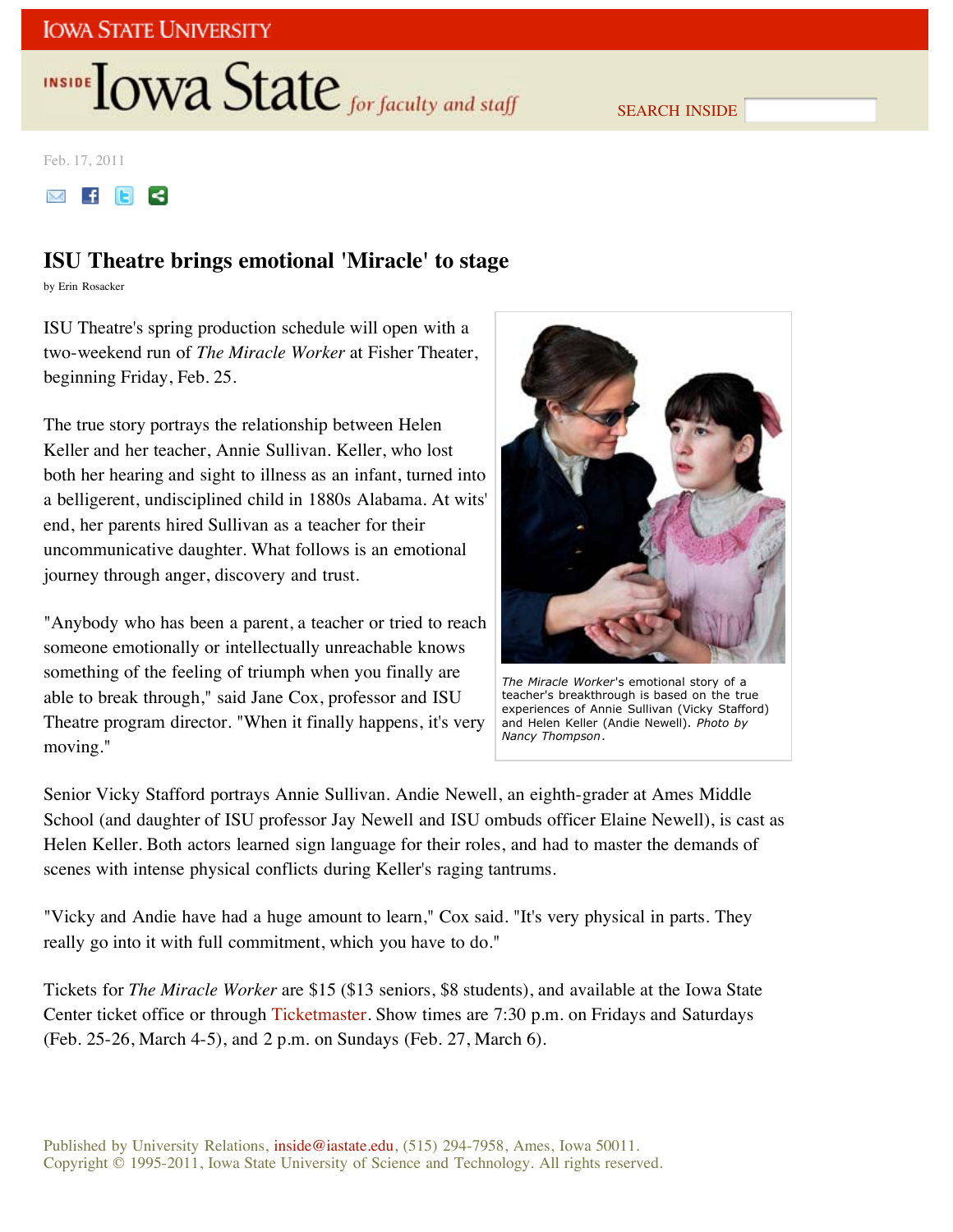# **INSIDE TOWA State** for faculty and staff

SEARCH INSIDE

Feb. 17, 2011

 $M$   $F$   $F$   $G$ 

## **Evening lectures will frame sustainability symposium**

by Anne Krapfl

An oil company employee turned environmental advocate and the co-founder of a craft brewery known for its sustainable practices nearly as much as its beer, will present public lectures Monday-Tuesday, Feb. 21-22. In between, more than 300 staff, students and faculty will participate in Iowa State's third annual symposium on sustainability. All events are free and in the Memorial Union.

### **Jerome Ringo**

By 1989, after a 20-year career in the petrochemical industry in Louisiana, Jerome Ringo had grown weary of standing by while nearby, poor coastal communities served as the dumping ground for his employer's waste products. He began to organize people in those communities to fight the environmental injustice and spawned a second career. He became a vocal advocate for clean energy and more minority participation in the environmental movement.

In 1996, Ringo was elected to serve on the National Wildlife Federation's board of directors and in 2005, became chair and the first African-American to head a major conservation organization. He currently serves as senior executive for global strategies for Green Port, a private company that focuses on establishing sustainable "green" ports around the world. Ringo took part in the United States' 1998 global warming treaty negotiations in Kyoto, Japan, and appeared in the 2006 Academy Award-winning documentary *An Inconvenient Truth*.

His Monday evening talk, "Diversity in the Environmental Movement: Our Collaborative Opportunities," begins at 8 p.m. in the Great Hall.

Ringo also will give the symposium's keynote talk, "The New Color of Green: A Collective Voice Towards Change," at 8 a.m. Tuesday, also in the Great Hall.

### **Kim Jordan**

Kim Jordan is CEO and co-founder (with her ex-husband, Jeff Lebesch) of New Belgium Brewing, Fort Collins, Colo., the makers of more than 30 brands of beer, including Fat Tire. Now the thirdlargest craft brewer in the country, New Belgium is recognized for its environmental stewardship, which includes diverting 99 percent of brewery waste from the landfill, largely relying on wind power and generating some electricity from methane harvested from its wastewater treatment plant. Spent grain from the brewing process is sold to a local farmer as feed for his cattle. The company's progressive business practices include employee ownership and what's termed "high involvement culture" in the business world, and open book management.

Jordan was a social worker and Lebesch an electrical engineer before they took their basement brewery to a commercial level in 1991. He retired from the company in 2001.